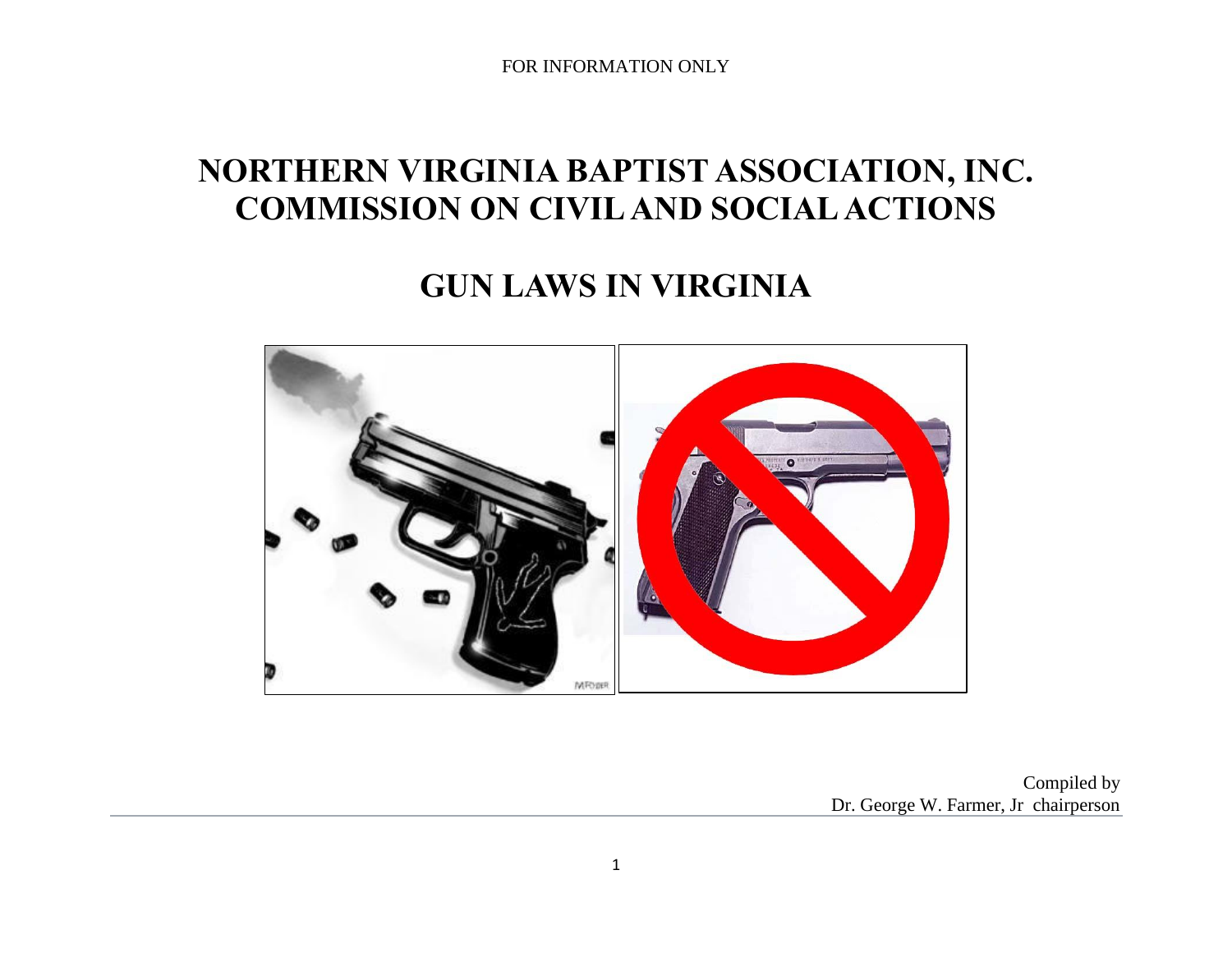# Gun laws in Virginia (Wikipedia)

This document is a compendium of data concerning gun laws in the State of Virginia. These data are drawn from the general data bases of Wikipedia and should be assessed in light of the reputation of that data source. It is a convenient array of relevant information and is provided to give the reader useful background information.

**Gun laws in Virginia** regulate the sale, possession, and use of [firearms](https://en.wikipedia.org/wiki/Firearm) and [ammunition](https://en.wikipedia.org/wiki/Ammunition) in the [Commonwealth](https://en.wikipedia.org/wiki/Commonwealth_(U.S._state)) of [Virginia](https://en.wikipedia.org/wiki/Virginia) in the United States.

## **SUMMARY STATEMENT**

This compendium of data concerning gun laws in Virginia has been developed to provide interested individuals background data to aid in making decisions concerning purchasing and storing guns of all types available in the Commonwealth of Virginia. This document does not endorse or oppose the gun laws as they exist, but is provided as a resource that hopefully will aid those who seek objective information concerning the possession of firearms in the State.

It is important to recognize that laws concerning guns are on the books and that those laws are "morality neutral." Moreover, the Northern Virginia Baptist Association has not established a position based on the scriptures concerning the purchase or use of guns. We provide this information more or less as a "clearinghouse" with the goal of increasing the prospects that individuals may use it to help them make informed decisions concerning the purchase and use of fire arms.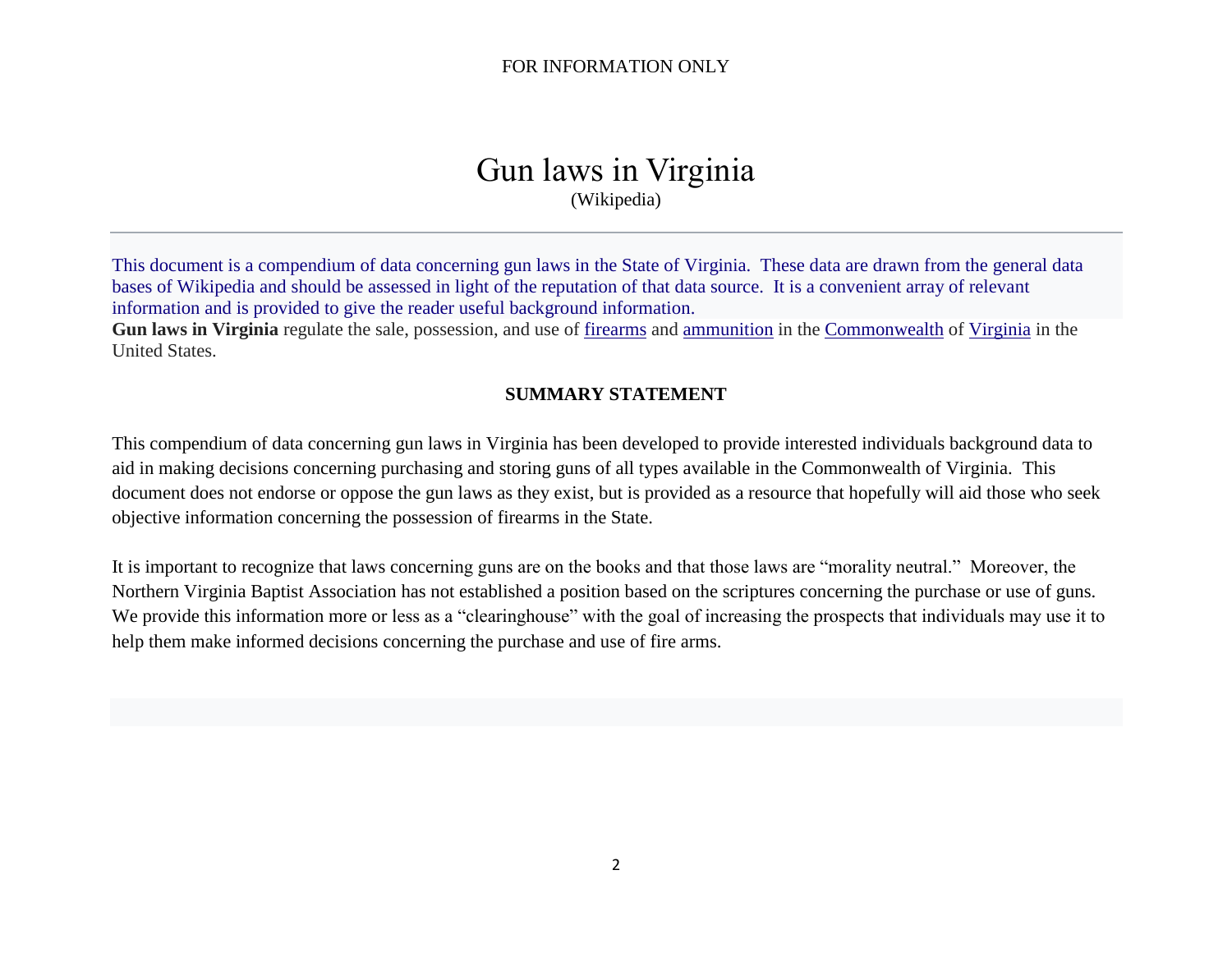# **CONTENTS**

- **[SUMMARY TABLE](https://en.wikipedia.org/wiki/Gun_laws_in_Virginia#Summary_table)**
- **[OVERVIEW](https://en.wikipedia.org/wiki/Gun_laws_in_Virginia#Overview)**
- **[CONCEALED CARRY RECIPROCITY](https://en.wikipedia.org/wiki/Gun_laws_in_Virginia#Concealed_carry_reciprocity)**
- **[SEE ALSO](https://en.wikipedia.org/wiki/Gun_laws_in_Virginia#See_also)**
- **[EXTERNAL LINKS](https://en.wikipedia.org/wiki/Gun_laws_in_Virginia#External_links)**
- **[REFERENCES](https://en.wikipedia.org/wiki/Gun_laws_in_Virginia#References)**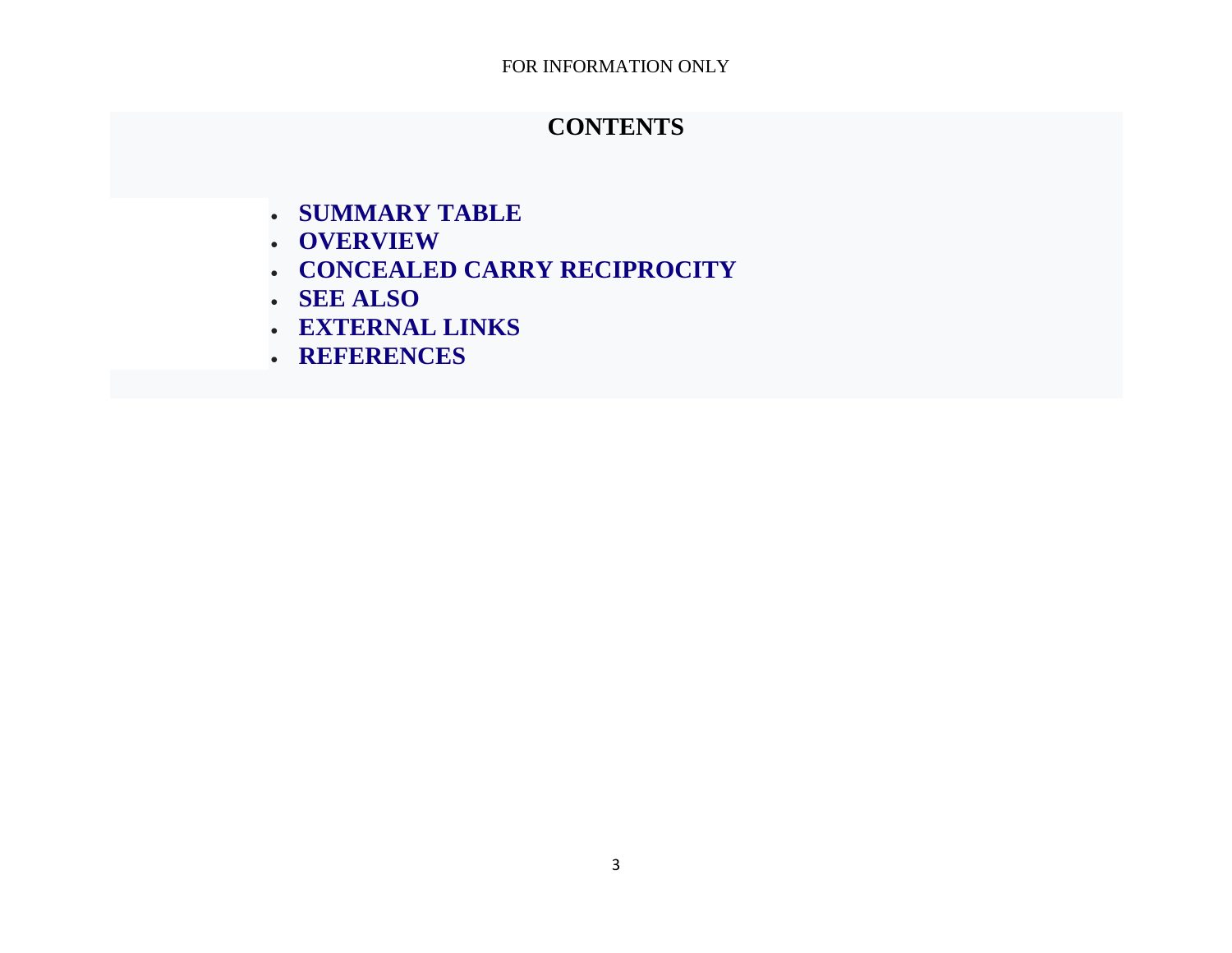# **SUMMARY TABLE**

| Subject/Law                                | Long<br>Guns   | <b>Handguns</b> | <b>Relevant</b><br><b>Statutes</b>             | <b>Notes</b>                                                                                                                                                                                                                                                                                                                                                                                                                                                                                                                                                                                                                                                                                                                                                                                                                                                                                                                                                                                                                                                                                                                                                                                                                                                                                            |
|--------------------------------------------|----------------|-----------------|------------------------------------------------|---------------------------------------------------------------------------------------------------------------------------------------------------------------------------------------------------------------------------------------------------------------------------------------------------------------------------------------------------------------------------------------------------------------------------------------------------------------------------------------------------------------------------------------------------------------------------------------------------------------------------------------------------------------------------------------------------------------------------------------------------------------------------------------------------------------------------------------------------------------------------------------------------------------------------------------------------------------------------------------------------------------------------------------------------------------------------------------------------------------------------------------------------------------------------------------------------------------------------------------------------------------------------------------------------------|
| State permit<br>required to<br>purchase?   | N <sub>o</sub> | N <sub>o</sub>  |                                                |                                                                                                                                                                                                                                                                                                                                                                                                                                                                                                                                                                                                                                                                                                                                                                                                                                                                                                                                                                                                                                                                                                                                                                                                                                                                                                         |
| Firearm<br>registration?                   | N <sub>0</sub> | N <sub>o</sub>  | $$18.2-295$                                    | Fully automatic firearms (machine guns) are required to be registered with the state<br>police.                                                                                                                                                                                                                                                                                                                                                                                                                                                                                                                                                                                                                                                                                                                                                                                                                                                                                                                                                                                                                                                                                                                                                                                                         |
| Owner license<br>required?                 | N <sub>o</sub> | $\rm No$        |                                                | Proof of age and citizenship required for the purchase of "assault weapons".                                                                                                                                                                                                                                                                                                                                                                                                                                                                                                                                                                                                                                                                                                                                                                                                                                                                                                                                                                                                                                                                                                                                                                                                                            |
| Permit required<br>for concealed<br>carry? | N/A            | Yes             | $$18.2-308$                                    | Virginia is a "shall issue" state for concealed carry. Permits are issued to non-residents<br>and training is permitted online or in person.<br>In a vehicle, a firearm is exempt from the requirement for a concealed carry permit if<br>the firearm is "properly secured in a container or compartment within the vehicle" (ie<br>glove box, center console, trunk, etc). The container/compartment does not have to be<br>locked, the firearm may be within the reach of the driver or a passenger, and the<br>firearm may be loaded. <sup>[3]</sup> This does not preempt an employer from prohibiting firearms<br>"at a place of employment if there is a company policy or signage prohibiting firearms<br>on the premises." <sup>[4]</sup> Furthermore, a "county or city may by ordinance make it unlawful<br>for any person to transport, possess or carry a loaded shotgun or loaded rifle in any<br>vehicle on any public street, road, or highway within such locality." However, this does<br>not "apply to duly authorized law-enforcement officers or military personnel in the<br>performance of their lawful duties, nor to any person who reasonably believes that a<br>loaded rifle or shotgun is necessary for his personal safety in the course of his<br>employment or business." |
| Permit required<br>for open carry?         | N <sub>o</sub> | N <sub>o</sub>  | $$15.2-915.2$<br>$$18.2 - 287.4$<br>§ 18.2-282 | Open carry is generally allowed without a permit for people 18 years of age and older.<br>The following cities and counties have exceptions that disallow the open carry of<br>"assault weapons" (any firearm that is equipped with a magazine that will hold more<br>than 20 rounds of ammunition or is designed by the manufacturer to accommodate a<br>silencer or equipped with a folding stock) or shotguns equipped with a magazine that<br>holds more than 7 rounds: the Cities of Alexandria, Chesapeake, Fairfax, Falls<br>Church, Newport News, Norfolk, Richmond, and Virginia Beach and in the Counties<br>of Arlington, Fairfax, Henrico, Loudoun, and Prince William. These restrictions do not<br>apply to valid concealed carry permit holders. Stated differently, you may open carry<br>an assault weapon/shotgun with more than 7 rounds with a permit in the                                                                                                                                                                                                                                                                                                                                                                                                                        |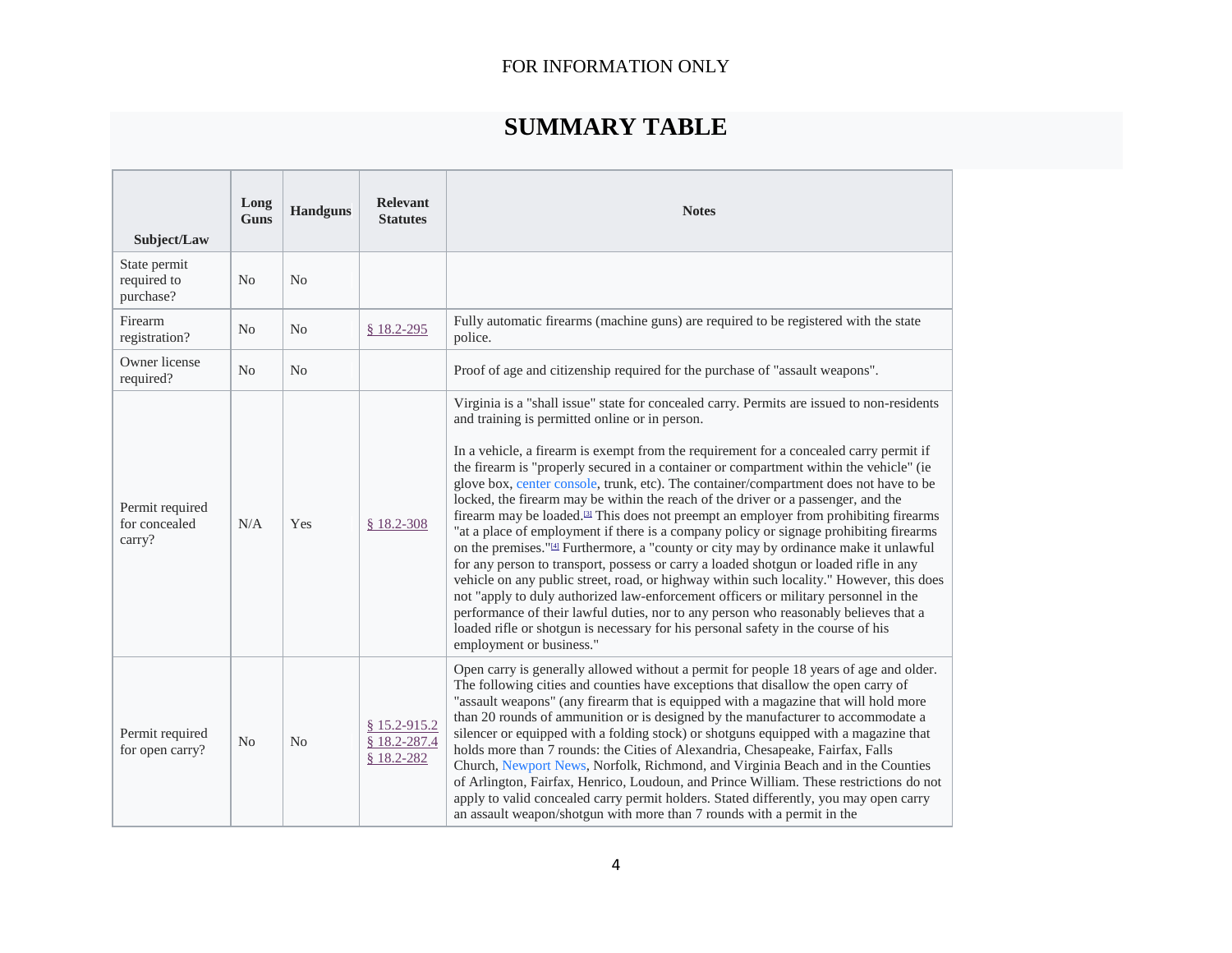|                                                     |                |                |                                                            | aforementioned locations, but do not need a permit to do so in any other locality in<br>Virginia.<br>In a vehicle, a firearm may be considered "openly carried" if the firearm is openly                                                                                                                                                                                                                                   |
|-----------------------------------------------------|----------------|----------------|------------------------------------------------------------|----------------------------------------------------------------------------------------------------------------------------------------------------------------------------------------------------------------------------------------------------------------------------------------------------------------------------------------------------------------------------------------------------------------------------|
|                                                     |                |                |                                                            | visible, though this is not as well established as the "secured in a<br>container/compartment" rule mentioned above.                                                                                                                                                                                                                                                                                                       |
| State preemption<br>of local<br>restrictions?       | Yes            | Yes            | $$15.2-915$                                                | Virginia has state preemption for most but not all firearm laws.                                                                                                                                                                                                                                                                                                                                                           |
| Assault weapon<br>law?                              | Yes            | Yes            | $$18.2-$<br>308.2:2<br>$$18.2-$<br>308.2:018<br>18.2-308.7 | Proof of age $(18 +$ for long arms, $21 +$ for pistols) and proof of citizenship (or<br>permanent residence license) are required for the purchase of "assault weapons".<br>"Assault weapons" are defined as a semi-automatic, centerfire, firearm equipped with a<br>folding stock, or equipped at the time with a magazine capable of holding more than 20<br>rounds, or capable of accommodating a silencer/suppressor. |
| Magazine<br>restriction?                            | N <sub>o</sub> | N <sub>o</sub> | $$18.2 - 287.4$<br>$$18.2-282.$                            | Magazines capable of holding more than 20 rounds are legal but, they make the firearm<br>an "assault weapon", subject to law accordingly.                                                                                                                                                                                                                                                                                  |
| <b>NFA</b> weapons<br>restricted?                   | N <sub>o</sub> | N <sub>o</sub> | $$18.2 - 308.8$<br>$$18.2 - 308.5$<br>$$18.2-295$          | Fully automatic firearms (machine guns) must be registered with the state police.<br>Plastic firearms and some destructive devices (such as the striker 12 shotgun) are<br>prohibited outside law enforcement. SBS, SBR, AOWs, and suppressors are legal with<br>NFA paperwork.                                                                                                                                            |
| Background<br>checks required<br>for private sales? | N <sub>0</sub> | N <sub>o</sub> |                                                            |                                                                                                                                                                                                                                                                                                                                                                                                                            |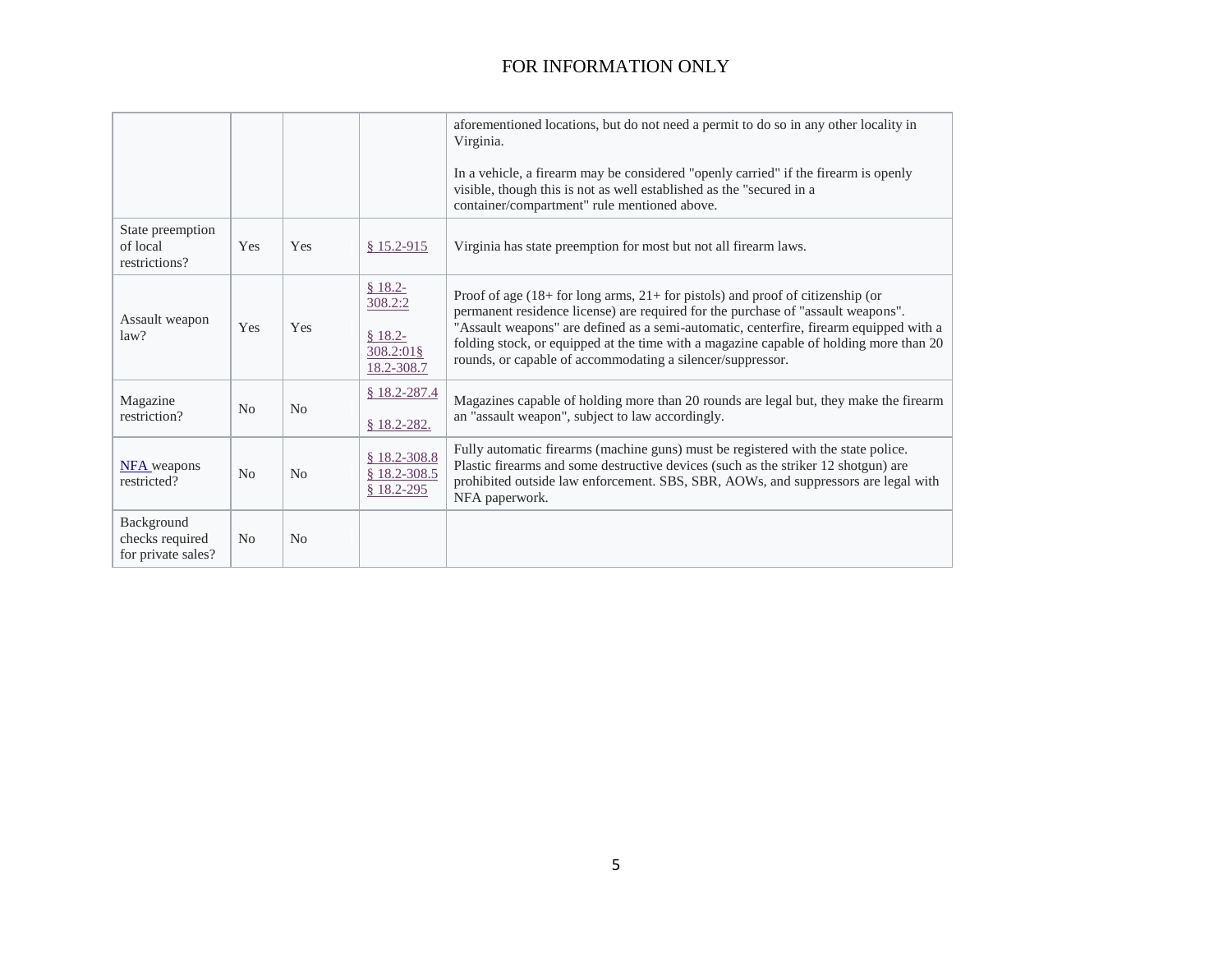# **Overview**

The [Constitution of Virginia](https://en.wikipedia.org/wiki/Constitution_of_Virginia) protects the right of the people to keep and bear arms from government infringement.[\[8\]](https://en.wikipedia.org/wiki/Gun_laws_in_Virginia#cite_note-va-constitution-8) The Commonwealth of Virginia preempts local regulation of several aspects of firearms, though some local regulation is explicitly permitted. Virginia passed the [Uniform Machine Gun](https://en.wikipedia.org/wiki/Uniform_Machine_Gun_Act)  [Act,](https://en.wikipedia.org/wiki/Uniform_Machine_Gun_Act) which was drafted by the National Conference of Commissioners on Uniform State Laws.<sup>[\[9\]\[10\]](https://en.wikipedia.org/wiki/Gun_laws_in_Virginia#cite_note-saf-nccusl-umga-9)</sup> The only firearms in Virginia that are prohibited are the [Armsel Striker,](https://en.wikipedia.org/wiki/Armsel_Striker) also known as the Striker 12, similar shotguns, and any "plastic firearms." Firearms must contain at least 3.7 ounces of electromagnetically detectable metal in the barrel, slide, cylinder, frame or receiver, and when subjected to x-ray machines, generate an image that accurately depicts their shape.[\[11\]](https://en.wikipedia.org/wiki/Gun_laws_in_Virginia#cite_note-18.2-308.5-11) For example, [Glock](https://en.wikipedia.org/wiki/Glock) pistols which have [polymer](https://en.wikipedia.org/wiki/Polymer) frames and metal slides and barrels are legal. There are no magazine capacity limitations, except that a concealed handgun permit (CHP) is required in order to carry magazines with more than 20 rounds in some urban, public areas.<sup>[\[1\]\[2\]](https://en.wikipedia.org/wiki/Gun_laws_in_Virginia#cite_note-NRA-ILA-VA-1)</sup>

Prohibited places include courthouses, air carrier terminals, schools, Capitol and General Assembly buildings (open carrying only, members of the General Assembly and those with a valid CHP are permitted in the Capitol General Assembly buildings), and churches, though some exceptions apply, including a 2011 Attorney General opinion that personal protection constitutes good and sufficient reason to carry at a church.<sup>[\[12\]](https://en.wikipedia.org/wiki/Gun_laws_in_Virginia#cite_note-12)</sup> George Mason University, Virginia Commonwealth University, and Virginia Polytechnic University (Virginia Tech) currently possess rules that prohibit firearms on school property.

A 2006 opinion issued by State Attorney General Robert F. McDonnell stated "... the governing boards of Virginia's public colleges and universities may not impose a general prohibition on the carrying of concealed weapons by permitted individuals ... Pursuant to specific grants of statutory authority, however, it is my opinion that colleges and universities may regulate the conduct of students and employees to prohibit them from carrying concealed weapons on campus."[\[13\]](https://en.wikipedia.org/wiki/Gun_laws_in_Virginia#cite_note-conc-13)

In 2011, the Virginia Supreme Court found that the language used by [George Mason University](https://en.wikipedia.org/wiki/George_Mason_University) (GMU) to "... not impose a total ban of weapons on campus. Rather, the regulation is tailored, restricting weapons only in those places where people congregate and are most vulnerable – inside campus buildings and at campus events. Individuals may still carry or possess weapons on the open grounds of GMU, and in other places on campus not enumerated in the regulation."[\[13\]](https://en.wikipedia.org/wiki/Gun_laws_in_Virginia#cite_note-conc-13)

There are age restrictions on the possession of firearms and some people are prohibited from possessing firearms due to certain criminal convictions. Licensed dealers must have the [Virginia State Police](https://en.wikipedia.org/wiki/Virginia_State_Police) conduct a background check prior to completing the sale of certain firearms. Persons who are not in the business of selling firearms, but make occasional, private sales, are not required to perform a background check before selling their firearms. Before July 1, 2012, a person could not purchase more than one handgun per 30-day period, though some exceptions applied; most significantly, holders of valid Concealed Handgun Permits (CHP) from Virginia were exempt from this restriction.<sup>[\[1\]\[2\]](https://en.wikipedia.org/wiki/Gun_laws_in_Virginia#cite_note-NRA-ILA-VA-1)</sup> The bill that repealed the "one-handgun-a-month law" was signed into law by Governor [Bob McDonnell](https://en.wikipedia.org/wiki/Bob_McDonnell) on February 28 of that year.<sup>[\[14\]](https://en.wikipedia.org/wiki/Gun_laws_in_Virginia#cite_note-One-gun_repeal-14)</sup>

[Open carry](https://en.wikipedia.org/wiki/Open_carry) of a handgun without a permit is legal in Virginia at age 18, withstanding other applicable laws. [Concealed carry](https://en.wikipedia.org/wiki/Concealed_carry) of a handgun is allowed for persons who hold a valid CHP (concealed handgun permit), comply with certain restrictions, or who hold certain positions. Virginia [shall issue](https://en.wikipedia.org/wiki/Shall_issue) a CHP to applicants 21 years of age or older, provided that they meet certain safety training requirements and do not have any disqualifying criminal convictions. Consuming an alcoholic beverage in **[ABC](https://en.wikipedia.org/wiki/Alcohol_Beverage_Control_States)** on-premises licensed restaurants and clubs, while carrying a concealed handgun, is prohibited; nor may any person carry a concealed handgun in a public place while under the influence of alcohol or illegal drugs. Any person permitted to carry a concealed firearm may not carry one in such manner in a public place while intoxicated. Possession of a firearm can compound the penalty for various other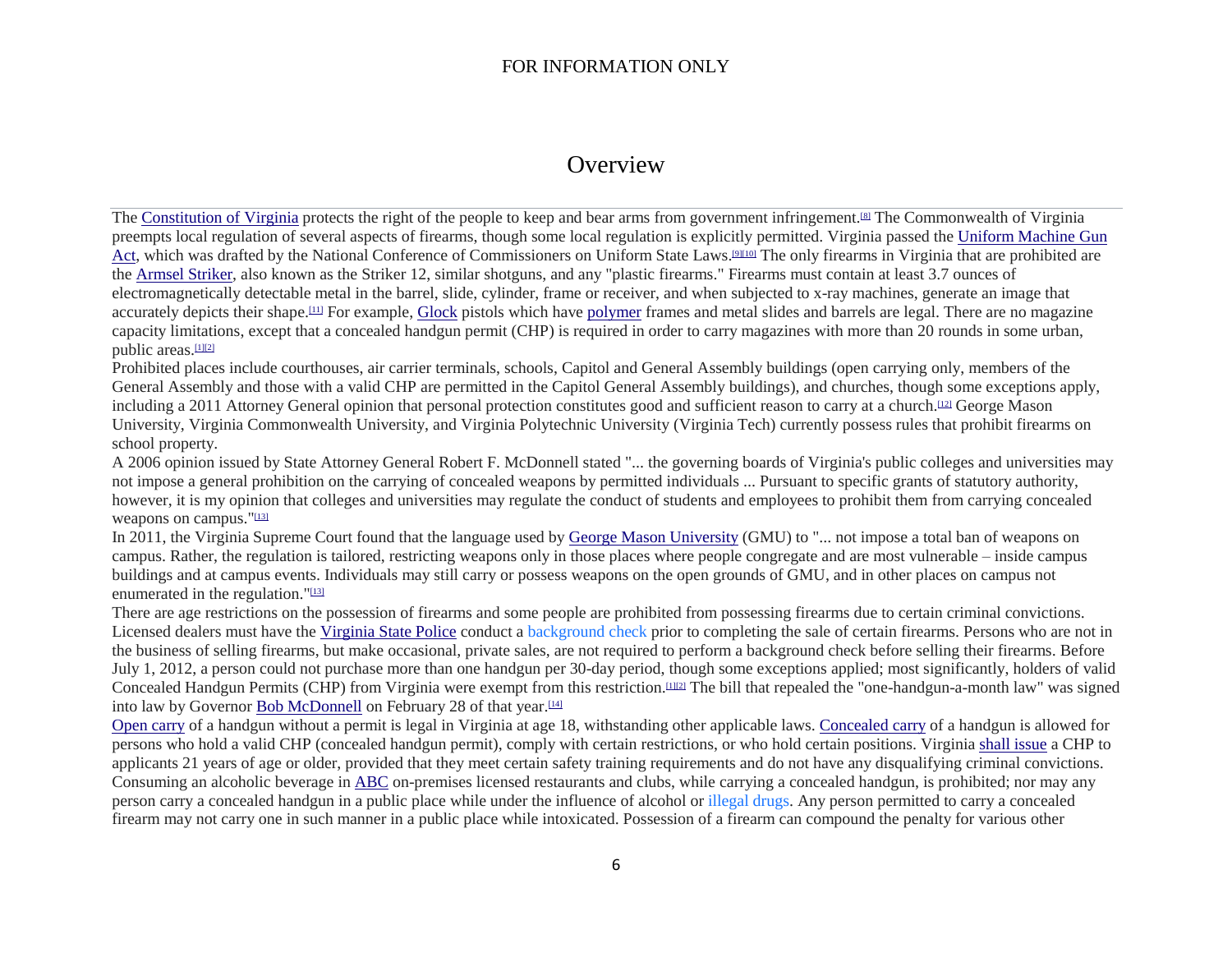offenses, including illegal drug possession. Open carry while intoxicated is not addressed in the law and can presumed to be legal unless otherwise specified.<sup>[\[15\]\[1\]\[](https://en.wikipedia.org/wiki/Gun_laws_in_Virginia#cite_note-15)[2\]\[16\]](https://en.wikipedia.org/wiki/Gun_laws_in_Virginia#cite_note-LCAV-VA-2)</sup>

There are some restrictions on the use of weapons. Brandishing a firearm is punishable by up to a year in jail. $\mu$ <sup>171</sup>

# Concealed carry reciprocity

#### VA code [18.2-308.014 \(reciprocity\)](https://law.justia.com/codes/virginia/2014/title-18.2/section-18.2-308.014/) states:

A valid concealed handgun or concealed weapon permit or license issued by another state shall authorize the holder of such permit or license who is at least 21 years of age to carry a concealed handgun in the Commonwealth, provided

(i) the issuing authority provides the means for instantaneous verification of the validity of all such permits or licenses issued within that state, accessible 24 hours a day if available;

(ii) the permit or license holder carries a photo identification issued by a government agency of any state or by the U.S. Department of Defense or U.S. Department of State and displays the permit or license and such identification upon demand by a law-enforcement officer; and

(iii) the permit or license holder has not previously had a Virginia concealed handgun permit revoked.

# See also[\[edit\]](https://en.wikipedia.org/w/index.php?title=Gun_laws_in_Virginia&action=edit§ion=4)

• [Law of Virginia](https://en.wikipedia.org/wiki/Law_of_Virginia)

# External links[\[edit\]](https://en.wikipedia.org/w/index.php?title=Gun_laws_in_Virginia&action=edit§ion=5)

- ["Crimes Involving Health and Safety".](https://law.lis.virginia.gov/vacode/title18.2/chapter7/) *Legislative Information System*. Virginia General Assembly.
- ["Virginia Gun Laws Summary"](https://www.nraila.org/gun-laws/state-gun-laws/virginia/). *National Rifle Association Institute for Legislative Action*. March 2, 2016.
- Jouvenal, Justin; Lamothe, Dan. ["Senior Navy official charged with pointing gun at men during argument"](https://www.washingtonpost.com/local/public-safety/senior-navy-official-charged-for-allegedly-pointing-gun-at-men-during-argument/2016/07/19/9b231ad4-4dc7-11e6-aa14-e0c1087f7583_story.html?wpisrc=nl_buzz&wpmm=1). *The Washington Post*. July 19, 2016.

# References[\[edit\]](https://en.wikipedia.org/w/index.php?title=Gun_laws_in_Virginia&action=edit§ion=6)

|    | 1. A Jump up to: $4 \times 4$ "Gun Laws: Virginia". National Rifle Association – Institute for Legislative Action. 2012-07-25.                         |
|----|--------------------------------------------------------------------------------------------------------------------------------------------------------|
|    | Retrieved 2012-12-30.                                                                                                                                  |
|    | 2. ^ Jump up to: <sup><i>a</i> b <i>a</i> d''Virginia State Law Summary''. Law Center to Prevent Gun Violence. 2012-01-01. Retrieved 2012-12-30.</sup> |
|    | 3. <u>^ "Concealed or Contained?"</u> . www.radford.edu. Retrieved 2019-01-31.                                                                         |
| 4. | A "Attorney General Opinion" (PDF). Archived from the original (PDF) on 2015-09-24.                                                                    |
|    | 5. <u>A http://www.vsp.state.va.us/Firearms_MachineGun.shtm</u>                                                                                        |
|    | 6. <u>^ "Virginia State Police Letter Confirming Legality of Open Carry"</u> (PDF). Retrieved 2011-12-23.                                              |
|    | <u>A "Virginia State Police – Firearms Reciprocity/Recognition"</u> . Vsp.state.va.us. Retrieved 2011-12-23.                                           |
|    | A "Article I, Section 13. Militia; standing armies; military subordinate to civil power". Law.lis.virginia.gov. Retrieved 2017-12-<br>8.               |
|    | 08.                                                                                                                                                    |
|    | A "Second Amendment Foundation – Firearm Regulation, by John Brabner-Smith". Saf.org. Retrieved 2011-12-23.                                            |
|    |                                                                                                                                                        |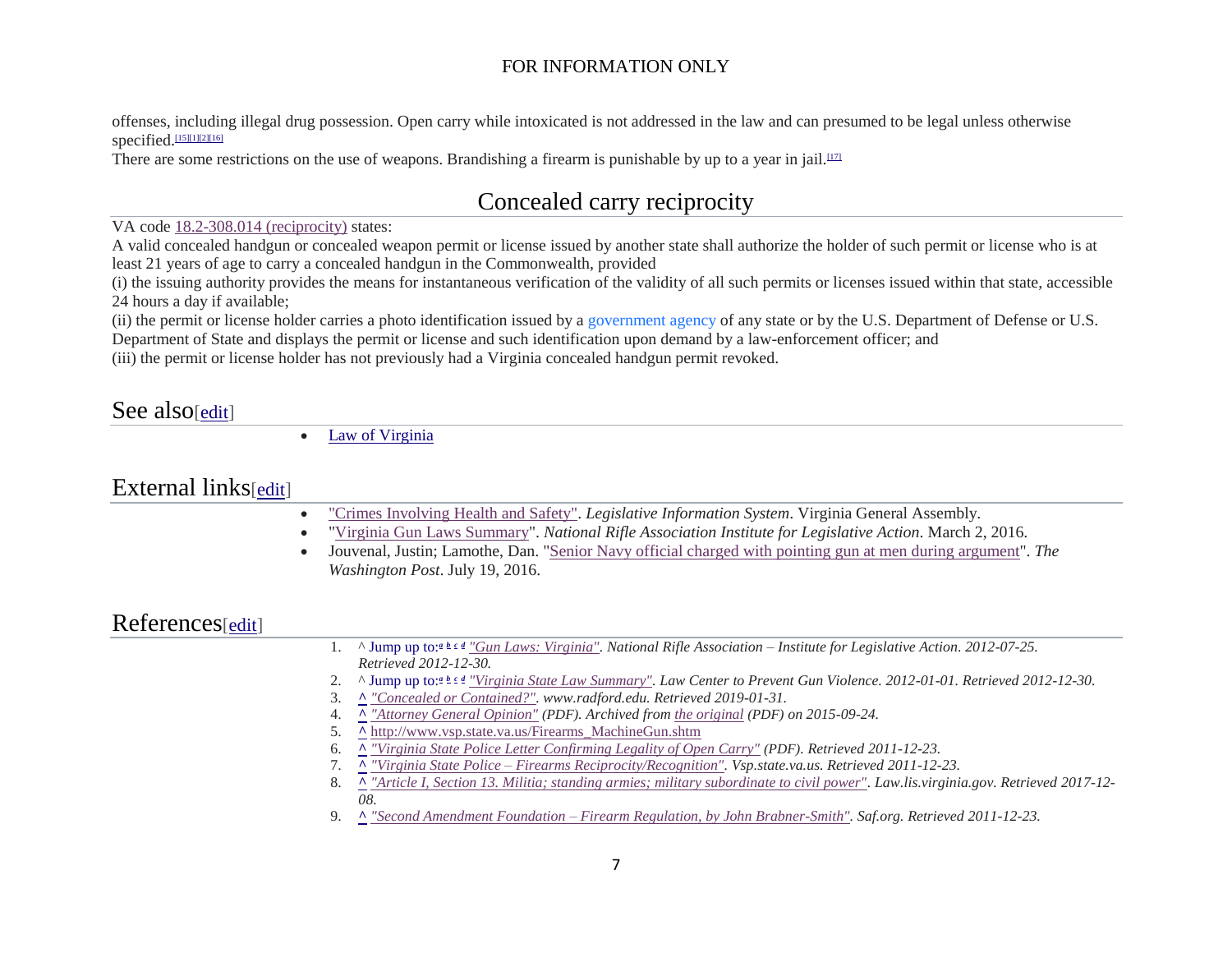- 10. **[^](https://en.wikipedia.org/wiki/Gun_laws_in_Virginia#cite_ref-saf-va-umga_10-0)** *["University of Pennsylvania Law Review, Note, 98 \(1950\): 905. F.J.K".](http://www.saf.org/LawReviews/FJK.htm) Saf.org. Retrieved 2011-12-23.*
- 11. **[^](https://en.wikipedia.org/wiki/Gun_laws_in_Virginia#cite_ref-18.2-308.5_11-0)** *["Code of Virginia § 18.2–308.5".](https://law.lis.virginia.gov/vacode/title18.2/chapter7/section18.2-308.5/) Law.lis.virginia.gov. Retrieved 2017-12-08.*
- 12. **[^](https://en.wikipedia.org/wiki/Gun_laws_in_Virginia#cite_ref-12)** *["Attorney General Opinion"](http://www.oag.state.va.us/Opinions%20and%20Legal%20Resources/Opinions/2011opns/11-043%20cole.pdf) (PDF).*
- 13. ^ [Jump up to:](https://en.wikipedia.org/wiki/Gun_laws_in_Virginia#cite_ref-conc_13-0)*<sup>a</sup> [b](https://en.wikipedia.org/wiki/Gun_laws_in_Virginia#cite_ref-conc_13-1) ["Virginia Supreme Court Rules Against Campus Carry".](http://concealedcampus.org/2011/01/breaking-virginia-supreme-court-rules-against-campus-carry/) Concealedcampus.org. 2011-01-13. Retrieved 2013- 09-30.*
- 14. **[^](https://en.wikipedia.org/wiki/Gun_laws_in_Virginia#cite_ref-One-gun_repeal_14-0)** *Meola, Olympia (2012-02-29). ["McDonnell signs repeal of one-gun-a-month law".](http://www2.timesdispatch.com/news/virginia-politics/2012/feb/29/tdmain01-mcdonnell-signs-repeal-of-one-gun-a-month-ar-1727951/) [Richmond Times-Dispatch.](https://en.wikipedia.org/wiki/Richmond_Times-Dispatch) Retrieved 2012-04-18.*
- 15. **[^](https://en.wikipedia.org/wiki/Gun_laws_in_Virginia#cite_ref-15)** *["Code of Virginia § 18.2–308.012".](https://law.lis.virginia.gov/vacode/title18.2/chapter7/section18.2-308.012/) Law.lis.virginia.gov. Retrieved 2017-12-08.*
- 16. **[^](https://en.wikipedia.org/wiki/Gun_laws_in_Virginia#cite_ref-16)** *["Code of Virginia § 18.2–308".](https://law.lis.virginia.gov/vacode/title18.2/chapter7/section18.2-308/) Law.lis.virginia.gov. Retrieved 2017-12-08.*
- 17. [https://www.washingtonpost.com/local/public-safety/senior-navy-official-charged-for-allegedly-pointing-gun-at-men-during](https://www.washingtonpost.com/local/public-safety/senior-navy-official-charged-for-allegedly-pointing-gun-at-men-during-argument/2016/07/19/9b231ad4-4dc7-11e6-aa14-e0c1087f7583_story.html?wpisrc=nl_buzz&wpmm)[argument/2016/07/19/9b231ad4-4dc7-11e6-aa14-e0c1087f7583\\_story.html?wpisrc=nl\\_buzz&wpmm](https://www.washingtonpost.com/local/public-safety/senior-navy-official-charged-for-allegedly-pointing-gun-at-men-during-argument/2016/07/19/9b231ad4-4dc7-11e6-aa14-e0c1087f7583_story.html?wpisrc=nl_buzz&wpmm)

# Virginia Gun Control Laws

The issues surrounding guns and gun control have become increasingly controversial due to the growing number of high-profile mass shootings in the United States. Gun control laws originate from both federal and state legislation, although the federal government has relatively limited control over the ownership and use of firearms. When it comes to state [gun control laws,](https://statelaws.findlaw.com/criminal-laws/details-on-state-gun-control-laws.html) ownership restrictions tend to vary widely from state to state.

As in other states, Virginia gun control laws prohibit the ownership of sawed-off shotguns and machine guns. They also prohibit the carrying of certain weapons designed to accommodate silencers. Virginia's gun control laws also restrict who is permitted to own guns. For example, individuals convicted of a felony or who are subject to a protective order (restraining order), may not own or purchase guns. In addition, in order to purchase a rifle or shotgun from a licensed gun dealer, an individual must be at least 18 years of age -- and at least 21 years of age to purchase a handgun. Note that state police have one day in which to conduct a criminal record check on a prospective gun buyer.

The main provisions of Virginia's gun control laws are listed in the following table, with links to related articles.

| Code Section                              | 18.2-279, et seq.                                                                                                                                                                      |
|-------------------------------------------|----------------------------------------------------------------------------------------------------------------------------------------------------------------------------------------|
| Illegal Arms                              | Sawed-off shotgun/rifle; machine gun                                                                                                                                                   |
| <b>Waiting Period</b>                     | State Police have until end of next business day after inquiry for possible criminal record by telephone                                                                               |
| Who May Not Own                           | 1. Convicted felons or those subject to protective order; 2. Minors: handguns; 3. Aliens; 4. Legally<br>incompetent, mentally incapacitated, involuntary committed, insanity-acquitted |
| $\mathbf{r}$ m in the set of $\mathbf{r}$ |                                                                                                                                                                                        |

Law Prohibiting Firearms On or Felony. [18.2-308.1](https://codes.findlaw.com/va/title-18-2-crimes-and-offenses-generally/va-code-sect-18-2-308-1.html) Near School Grounds

*Note: State laws are always subject to change through the passage of new legislation, rulings in the higher courts (including federal decisions), ballot initiatives, and other means. While we strive to provide the most current information available, please consult a [Virginia criminal defense attorney](https://lawyers.findlaw.com/lawyer/practicestate/criminal-law/Virginia) or conduct your own legal research to verify the state law(s) you are researching.*